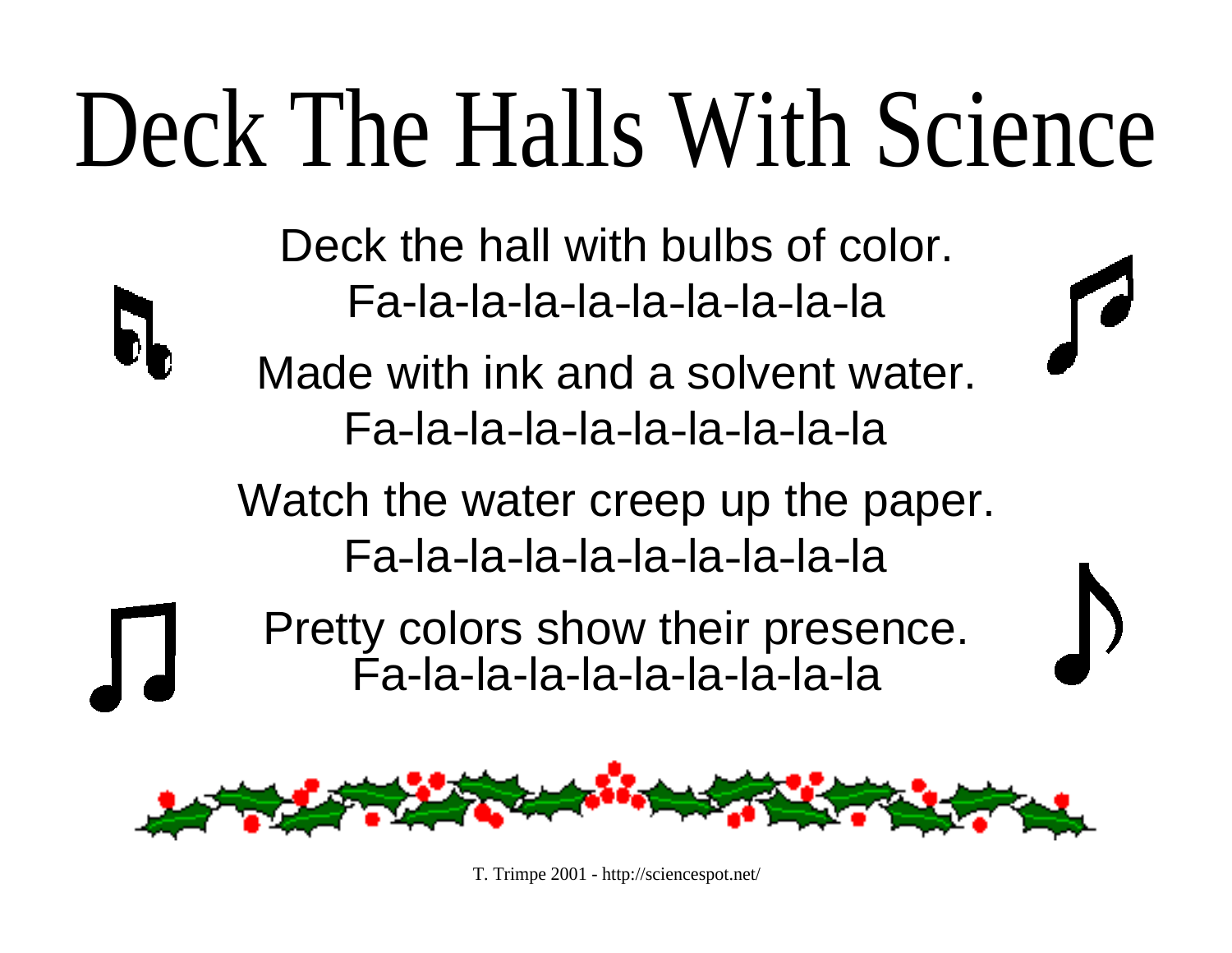

T. Trimpe 2001 - <http://sciencespot.net/>